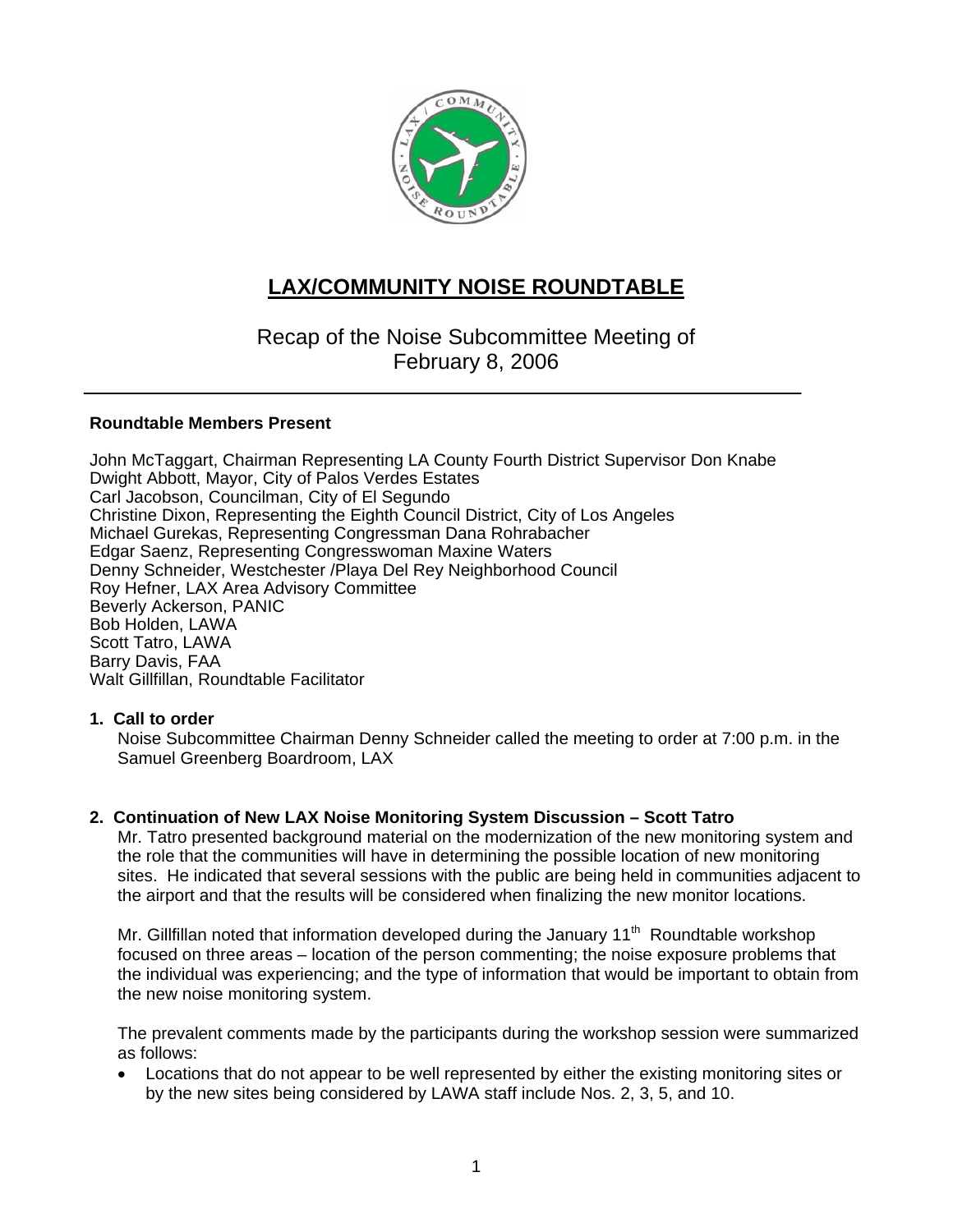- Locations that are well beyond existing and proposed site locations include No. 17 in Monterey Park; Nos. 4, 8, 14, 15 and 21 in the Central portion of the Palos Verdes Peninsula; and Nos. 12, 20, 22 and 23 in the south eastern portion of the PV Peninsula.
- Problems described by the workshop participants are generally included in the Roundtable's current Work Program.
- In addition to the CNEL noise exposure information required by the California State Noise Standards, the single event noise levels, low frequency noise, flight paths and altitudes, number and time of noise events, types of aircraft and dates and times. The new noise monitoring system will be capable of providing this kind of information.

Mr. Gillfillan recommended that the information received during the workshop should be reviewed by the Noise Subcommittee at its February 8 meeting so they can provide comments and make specific recommendations to the Roundtable. Based on its review, the Roundtable can then make recommendations to the LAWA staff. This suggestion was adopted by the Subcommittee.

A number of questions and comments were presented regarding the monitoring site locations:

- Monitors that might not be retained are WE3/4, LE2, AP2, W6.
- W1 might be moved to the northeast further into the community
- The suggested monitor location 17 needs to be more accurately located in the City of Monterey Park
- About 19 sites will be retained with some movements
- There are no criteria for locating noise monitors to measure engine run-ups. Can use existing locations most likely WE2.
- Even though Manchester Square area has been cleared of residential uses, there are still adjacent residential uses. Monitor 24 will be needed
- Time line for the location decisions is one to two months. All should be in place by the end of 2006
- Generally, the computed 60 CNEL noise contour lines were used to locate some possible monitors.
- The suggested location 10 is well covered by existing noise monitors in that general area
- There should be a monitor that would cover the Ladera Heights area
- The focus of the community effort should be on what is wanted in terms of information, rather than how to do it.
- There should be some idea of how the portable monitors will be used
- East bound night departures should be captured by the noise monitoring system
- There has been an increase in the amount of noise exposure in the  $74<sup>th</sup>$  Street and Sepulveda Blvd area
- The focus should be on the actual flight paths, rather than on where someone resides.
- The suggested monitor site 8 would be capable of capturing the turbo-prop departures over that portion of the Palos Verdes Peninsula
- The suggested monitor sites 4 and 21 would be capable of capturing the jet departures over south portion of the Palos Verdes Peninsula
- A monitor site is needed at Point Vincinte to identify turbo-prop over flight in this area
- A monitor site 20 is needed at Point San Pedro to identify jet over flight in this area
- A monitor site is needed at the coast in the Redondo Beach area to identify jet over flights departing to the east and turning to the west over this area
- Use portable monitors to record the unusual effects such as runway closures
- The monitoring system needs to support the Part 161 study effort
- The Del Aire community needs the site K
- In Attachment A to the recap of the workshop, the comment for location 11 should have the following added to the Information Desired column: "Frequency of noise events and single event noise levels"